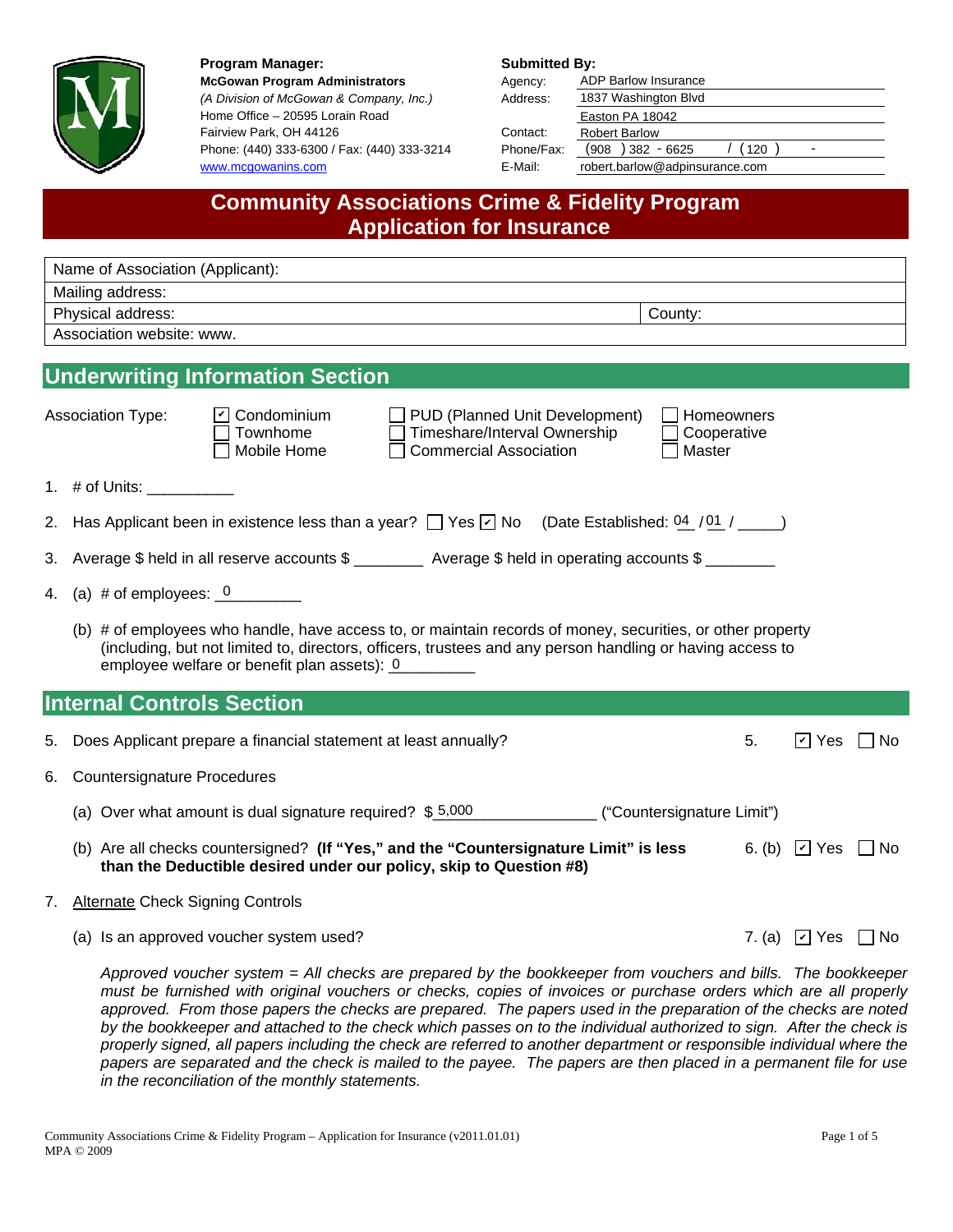|    | (b) Are authorized check signers instructed to require that all checks be accompanied by<br>properly-approved vouchers and invoices?                                                                                                                                                                                                                                                                                                                                                        |        | 7. (b) $\boxed{C}$ Yes           | ∣ ∣No              |
|----|---------------------------------------------------------------------------------------------------------------------------------------------------------------------------------------------------------------------------------------------------------------------------------------------------------------------------------------------------------------------------------------------------------------------------------------------------------------------------------------------|--------|----------------------------------|--------------------|
|    | (c) Are systems designed so that no employee can control a check process from beginning to<br>end (i.e. - request a check, approve a voucher, and sign a check)?                                                                                                                                                                                                                                                                                                                            |        | 7. (c) $\Box$ Yes                | l INo              |
|    | If 7. (a), (b), and (c) are answered "No," check signers will be excluded under our policy.                                                                                                                                                                                                                                                                                                                                                                                                 |        |                                  |                    |
| 8. | Are those who reconcile bank statements prohibited from:                                                                                                                                                                                                                                                                                                                                                                                                                                    |        |                                  |                    |
|    | (a) Handling deposits in the account they reconcile?                                                                                                                                                                                                                                                                                                                                                                                                                                        | 8. (a) | $\boxed{v}$ Yes                  | l No               |
|    | (b) Signing checks?                                                                                                                                                                                                                                                                                                                                                                                                                                                                         | 8. (b) | $\boxed{\mathsf{v}}$ Yes         | – I No             |
|    | If ALL answers are "Yes," skip to Question #10.                                                                                                                                                                                                                                                                                                                                                                                                                                             |        |                                  |                    |
| 9. | Alternate Bank Reconciliation Controls                                                                                                                                                                                                                                                                                                                                                                                                                                                      |        |                                  |                    |
|    | Does a second person review all reconciliations and the supporting documentation therefore<br>on at least a quarterly basis and initial their approval of the information?                                                                                                                                                                                                                                                                                                                  | 9.     | $\boxed{v}$ Yes                  | l INo              |
|    | If "No," check signers will be excluded under our policy.                                                                                                                                                                                                                                                                                                                                                                                                                                   |        |                                  |                    |
|    | 10. (a) Are bank accounts reconciled on at least a quarterly basis?                                                                                                                                                                                                                                                                                                                                                                                                                         | 10.    | $\boxed{\mathsf{v}}$ Yes         | l No               |
|    | (b) By whom: Management<br>If "No," how often are bank accounts reconciled? Monthly                                                                                                                                                                                                                                                                                                                                                                                                         |        |                                  |                    |
|    | If 10. (a) is answered "No," a warranty will be attached to our policy requiring at least quarterly reconciliation of<br>bank accounts by Applicant.                                                                                                                                                                                                                                                                                                                                        |        |                                  |                    |
|    | 11. Has the company's bank been provided with:                                                                                                                                                                                                                                                                                                                                                                                                                                              |        |                                  |                    |
|    | (a) Signature cards for all authorized check signers?                                                                                                                                                                                                                                                                                                                                                                                                                                       |        | 11. (a) $\boxdot$ Yes            | l No               |
|    | (b) Account restrictions for check signers (i.e. - countersignature requirements, maximum limit<br>of check authority, etc.)?                                                                                                                                                                                                                                                                                                                                                               |        | 11. (b) $\boxed{\mathbf{v}}$ Yes | l No               |
|    | <b>Claims Information Section</b>                                                                                                                                                                                                                                                                                                                                                                                                                                                           |        |                                  |                    |
|    | 12. Have there been any Crime or Fidelity losses within the past three (3) years:                                                                                                                                                                                                                                                                                                                                                                                                           | 12     | $\perp$                          | Yes $\boxed{V}$ No |
|    | If there have been any losses within the past three (3) years, please provide currently-valued, carrier-generated loss runs<br>and details via a separate attachment: (1) date loss discovered; (2) type of loss; (3) amount of loss; (4) amount, if any,<br>recovered from insurance; (5) amount, if any, recovered from the perpetrator; and, (6) describe the circumstances of the<br>loss; and, (7) describe action(s) taken to help prevent the repetition of a Crime / Fidelity loss. |        |                                  |                    |
|    | <b>Prior Insurance Section</b>                                                                                                                                                                                                                                                                                                                                                                                                                                                              |        |                                  |                    |
|    | 13. Current Crime & Fidelity Coverage                                                                                                                                                                                                                                                                                                                                                                                                                                                       |        |                                  |                    |
|    | Policy Period: $\frac{1}{2}$ / _______ to __ / __ / _____                                                                                                                                                                                                                                                                                                                                                                                                                                   |        |                                  |                    |
|    | Insurer: CNA<br>Limits:<br>Retention:<br>Premium:                                                                                                                                                                                                                                                                                                                                                                                                                                           |        |                                  |                    |

| Policy Period: $\angle$ / $\angle$ / $\angle$ to $\angle$ / $\angle$ |         |            |          |  |  |  |
|----------------------------------------------------------------------|---------|------------|----------|--|--|--|
| Insurer: CNA                                                         | Limits: | Retention: | Premium: |  |  |  |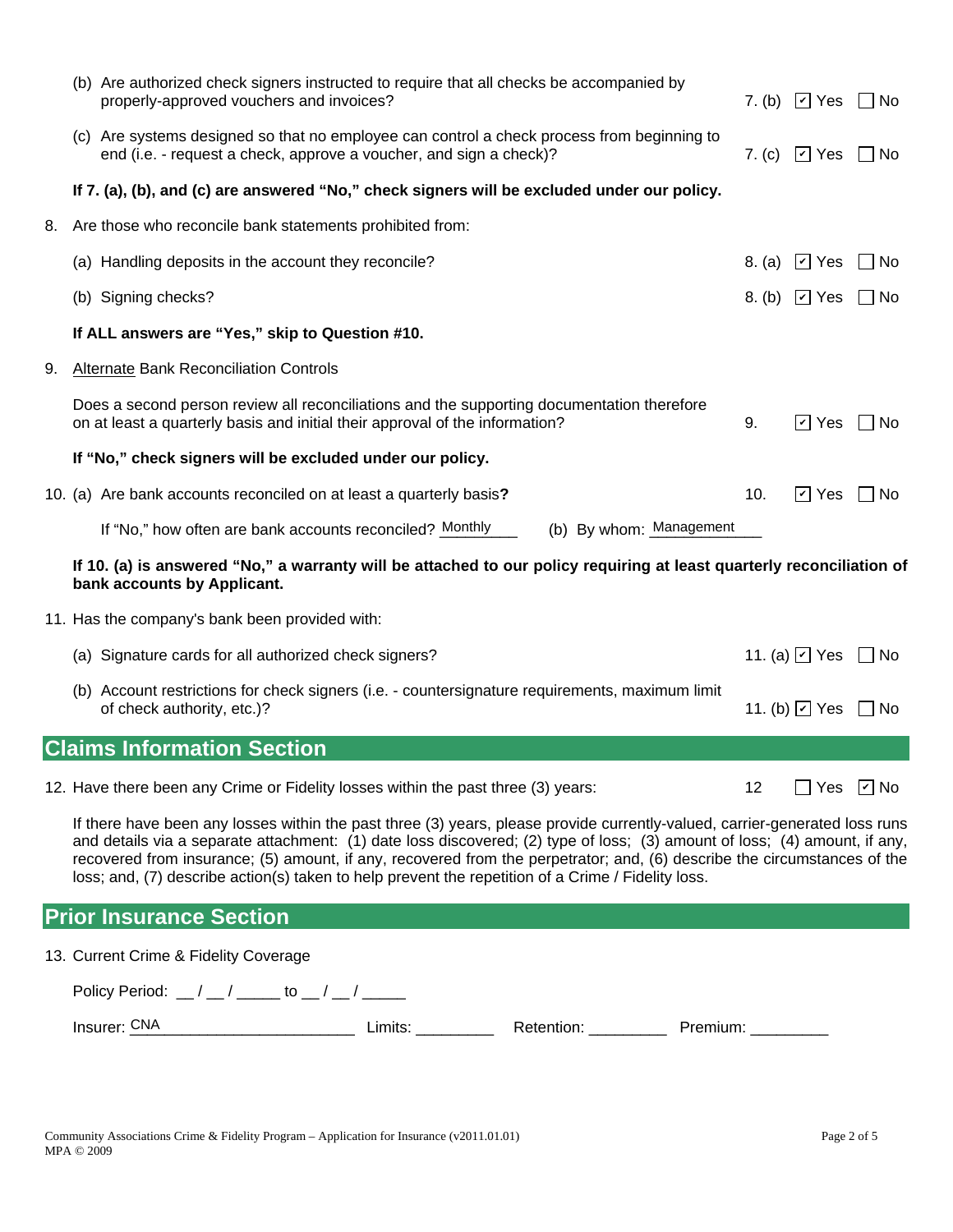| $\Box$ Option #17 | \$900,000 Employee Theft, Forg |
|-------------------|--------------------------------|
|                   | \$100,000 Theft, Disappearance |

|                                  | \$25,000 Theft, Disappearance & Destruction (\$250 deductible)                               |
|----------------------------------|----------------------------------------------------------------------------------------------|
| Option #3                        | \$50,000 Employee Theft, Forgery, Computer Fraud, Funds Transfer Fraud (\$250 Deductible)    |
|                                  | \$25,000 Theft, Disappearance & Destruction (\$250 deductible)                               |
| Option #4                        | \$75,000 Employee Theft, Forgery, Computer Fraud, Funds Transfer Fraud (\$250 Deductible)    |
|                                  | \$25,000 Theft, Disappearance & Destruction (\$250 deductible)                               |
| Option #5                        | \$100,000 Employee Theft, Forgery, Computer Fraud, Funds Transfer Fraud (\$500 Deductible)   |
|                                  | \$25,000 Theft, Disappearance & Destruction (\$250 deductible)                               |
| Option #6                        | \$150,000 Employee Theft, Forgery, Computer Fraud, Funds Transfer Fraud (\$500 Deductible)   |
|                                  | \$50,000 Theft, Disappearance & Destruction (\$500 deductible)                               |
| Option #7                        | \$200,000 Employee Theft, Forgery, Computer Fraud, Funds Transfer Fraud (\$500 Deductible)   |
|                                  | \$50,000 Theft, Disappearance & Destruction (\$500 deductible)                               |
| Option #8                        | \$250,000 Employee Theft, Forgery, Computer Fraud, Funds Transfer Fraud (\$1,000 Deductible) |
|                                  | \$50,000 Theft, Disappearance & Destruction (\$500 deductible)                               |
| Option #9                        | \$300,000 Employee Theft, Forgery, Computer Fraud, Funds Transfer Fraud (\$1,000 Deductible) |
|                                  | \$75,000 Theft, Disappearance & Destruction (\$1000 deductible)                              |
| Option #10                       | \$350,000 Employee Theft, Forgery, Computer Fraud, Funds Transfer Fraud(\$1,000 Deductible)  |
|                                  | \$75,000 Theft, Disappearance & Destruction (\$1,000 deductible)                             |
| Option #11                       | \$400,000 Employee Theft, Forgery, Computer Fraud, Funds Transfer Fraud (\$2,500 Deductible) |
|                                  | \$75,000 Theft, Disappearance & Destruction (\$1000 deductible)                              |
| Option #12                       | \$450,000 Employee Theft, Forgery, Computer Fraud, Funds Transfer Fraud (\$2,500 Deductible) |
|                                  | \$75,000 Theft, Disappearance & Destruction (\$1,000 deductible)                             |
| Option #13                       | \$500,000 Employee Theft, Forgery, Computer Fraud, Funds Transfer Fraud (\$5,000 Deductible) |
|                                  | \$100,000 Theft, Disappearance & Destruction (\$1,000 deductible)                            |
| Option #14                       | \$600,000 Employee Theft, Forgery, Computer Fraud, Funds Transfer Fraud (\$5,000 Deductible) |
|                                  | \$100,000 Theft, Disappearance & Destruction (\$1,000 deductible)                            |
| Option #15                       | \$700,000 Employee Theft, Forgery, Computer Fraud, Funds Transfer Fraud (\$7,500 Deductible) |
|                                  | \$100,000 Theft, Disappearance & Destruction (\$1,000 deductible)                            |
| Option #16                       | \$800,000 Employee Theft, Forgery, Computer Fraud, Funds Transfer Fraud (\$7,500 Deductible) |
|                                  | \$100,000 Theft, Disappearance & Destruction (\$1,000 deductible)                            |
| Option #17                       | \$900,000 Employee Theft, Forgery, Computer Fraud, Funds Transfer Fraud (\$7,500 Deductible) |
|                                  | \$100,000 Theft, Disappearance & Destruction (\$1,000 deductible)                            |
| $\boxed{\textdegree}$ Option #18 | \$1,000,000 Employee Theft, Forgery, Computer Fraud, Funds Transfer (\$10,000 Deductible)    |
|                                  | \$100,000 Theft, Disappearance & Destruction (\$1,000 deductible)                            |

15. Is the Property Manager and/or its employees authorized to handle funds on behalf of Applicant? 15.  $\boxed{\phantom{a}}$  Yes  $\boxed{\phantom{a}}$  No

 **Option #1 \$10,000 Employee Theft, Forgery, Computer Fraud, Funds Transfer Fraud (\$250 Deductible)** 

 **Option #2 \$25,000 Employee Theft, Forgery, Computer Fraud, Funds Transfer Fraud (\$250 Deductible)** 

 Name: \_\_\_\_\_\_\_\_\_\_\_\_\_\_\_\_\_\_\_\_\_\_\_\_\_\_\_\_\_\_\_\_\_\_\_\_\_\_\_\_\_\_\_\_\_\_\_\_\_\_\_\_\_\_\_\_\_\_\_\_\_\_\_\_\_\_\_\_\_\_\_ Address: City: \_\_\_\_\_\_\_\_\_\_\_\_\_\_\_\_\_\_\_\_\_\_\_ State: \_\_\_\_\_\_\_\_ Zip Code: \_\_\_\_\_\_\_\_\_\_

E-Mail: \_\_\_\_\_\_\_\_\_\_\_\_\_\_\_\_\_\_\_\_\_\_\_\_\_\_\_\_\_\_\_\_\_\_\_\_\_\_\_\_\_\_\_\_\_\_\_\_\_\_\_\_\_\_\_\_\_\_\_\_\_\_\_\_\_\_\_\_\_\_\_

State: NJ

**\$25,000 Theft, Disappearance & Destruction (\$250 deductible)** 

Phone: ( ) \_\_\_\_\_ - \_\_\_\_\_\_\_\_\_ Fax: ( ) \_\_\_\_ - \_\_\_\_\_\_\_\_

Website: www. \_\_\_\_\_\_\_\_\_\_\_\_\_\_\_\_\_\_\_\_\_\_\_\_\_\_\_\_\_\_\_\_\_\_\_\_\_\_ . \_\_\_\_\_\_\_\_\_\_\_\_\_\_\_

**Desired Limits** 

14. (a) Does Applicant have an independent property manager? 14. (a)  $\boxed{\vee}$  Yes  $\boxed{\phantom{\times}}$  No of thave an <u>independent</u> property manager?<br>
Inager and/or its employees authorized to handle funds on behalf of Applicant? 15.<br>
Computer of the Computer of Applicant of Applicant and Computer of Applicant of Applicant of

✔

Community Associations Crime & Fidelity Program – Application for Insurance (v2011.01.01) Page 3 of 5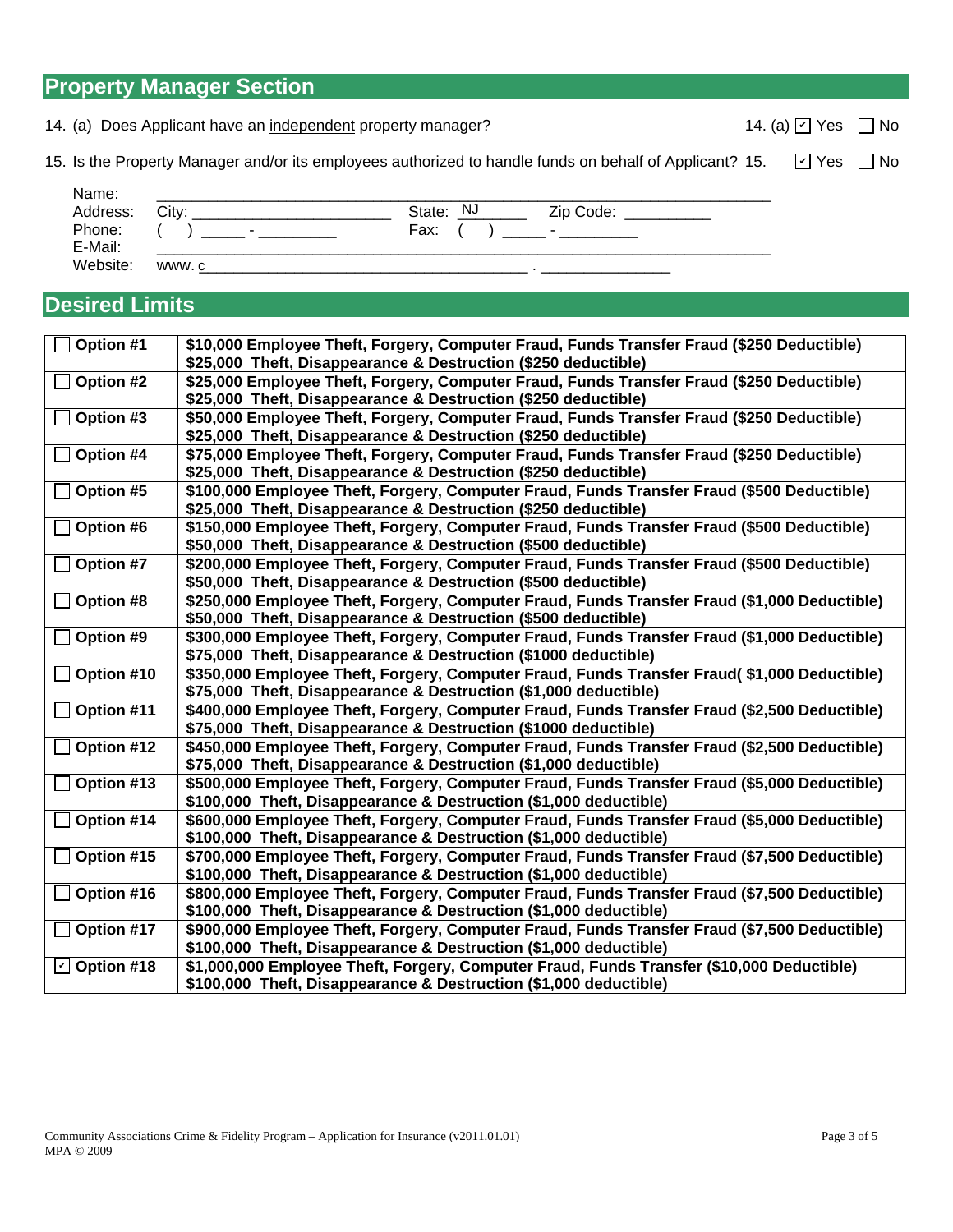## **Anti-Fraud**

The Undersigned Insurance Broker And Insured Declare That To The Best Of Their Knowledge And Belief And Warrant That The Statements Set Forth Herein Are True. The Undersigned Further Declares That Any Occurrence Or Event Taking Place Prior To The Effective Date Of The Insurance Applied For Which May Render Inaccurate, Untrue, Or Incomplete Any Statement Made Will Immediately Be Reported In Writing To The Insurer And The Insurer May Withdraw Or Modify Any Outstanding Quotations And/Or Authorization Or Agreement To Bind The Insurance. The Insurer Is Hereby Authorized, But Not Required, To Make Any Investigation And Inquiry In Connection With The Information, Statements And Disclosures Provided In This Application, The Decision Of The Insurer Not To Make Or To Limit Any Investigation Or Inquiry Shall Not Be Deemed A Waiver Of Any Rights By The Insurer And Shall Not Stop The Insurer From Relying On Any Statement In This Application In The Event The Policy Is Issued. It Is Agreed That This Application Shall Be The Basis Of The Contract Should A Policy Be Issued And It Will Be Attached And Become A Part Of The Policy. Any Person Who Knowingly And With Intent To Defraud Any Insurance Company Or Other Person Files An Application For Insurance Containing False Information Concerning Any Material Fact Thereto, Or Conceals Information For The Purpose Of Misleading, Commits A Fraudulent Insurance Act, Which Is A Crime.

| <b>Signature of Applicant</b><br>(President or Property Manager) | 20<br>Date | <b>Signature of Insurance Broker</b> |                      | 20 16<br><b>Date</b> |
|------------------------------------------------------------------|------------|--------------------------------------|----------------------|----------------------|
| <b>Print Name:</b>                                               |            | <b>Print Name:</b>                   | <b>Robert Barlow</b> |                      |
| Title:                                                           |            | Title:                               | Insurance Broker     |                      |

**MAINE FRAUD STATEMENT:** IT IS A CRIME TO KNOWINGLY PROVIDE FALSE, INCOMPLETE, OR MISLEADING INFORMATION TO AN INSURANCE COMPANY FOR THE PURPOSE OF DEFRAUDING THE COMPANY. PENALTIES MAY INCLUDE IMPRISONMENT, FINES, OR DENIAL OF INSURANCE BENEFITS.

**NEBRASKA FRAUD STATEMENT:** ANY PERSON WHO KNOWINGLY PRESENTS A FALSE OR FRAUDULENT CLAIM FOR PAYMENT OF A LOSS OR BENEFIT OR KNOW-INGLY PRESENTS FALSE INFORMATION IN AN APPLICATION FOR INSURANCE IS GUILTY OF A CRIME AND MAY BE SUBJECT TO FINES AND CONFINEMENT IN **PRISON.** 

**NORTH DAKOTA FRAUD STATEMENT:** ANY PERSON WHO KNOWINGLY AND WITH THE INTENT TO DEFRAUD ANY INSURANCE COMPANY OR OTHER PERSON, FILES AN APPLICATION FOR INSURANCE OR STATEMENT OF CLAIM CONTAINING ANY MATERIALLY FALSE INFORMATION, OR CONCEALS FOR THE PURPOSE OF MISLEADING, INFORMATION CONCERNING ANY FACT MATERIAL THERETO, COMMITS A FRAUDULENT INSURANCE ACT, WHICH IS A CRIME AND SHALL ALSO BE SUBJECT TO A CIVIL PENALTY.

**OHIO AND OREGON FRAUD STATEMENT:** ANY PERSON WHO, WITH INTENT TO DEFRAUD OR KNOWING THAT HE IS FACILITATING A FRAUD AGAINST AN INSURER, SUBMITS AN APPLICATION OR FILES A CLAIM CONTAINING A FALSE OR DECEPTIVE STATEMENT IS GUILTY OF INSURANCE FRAUD.

**OKLAHOMA FRAUD STATEMENT:** ANY PERSON WHO KNOWINGLY, AND WITH INTENT TO INJURE, DEFRAUD OR DECEIVE ANY INSURER, MAKES ANY CLAIM FOR THE PROCEEDS OF AN INSURANCE POLICY CONTAINING ANY FALSE, INCOMPLETE OR MISLEADING INFORMATION IS GUILTY OF A FELONY.

**PENNSYLVANIA FRAUD STATEMENT:** ANY PERSON WHO KNOWINGLY AND WITH INTENT TO DEFRAUD ANY INSURANCE COMPANY OR OTHER PERSON, FILES AN APPLICATION FOR INSURANCE OR STATEMENT OF CLAIM CONTAINING ANY MATERIALLY FALSE INFORMATION, OR CONCEALS FOR THE PURPOSE OF MIS-LEADINGINFORMATION CONCERNING ANY FACT MATERIAL THERETO COMMITS A FRAUDULENT INSURANCE ACT, WHICH IS A CRIME AND SUBJECTS SUCH PER-SONS TO CRIMINAL AND CIVIL PENALTIES.

**UTAH FRAUD STATEMENT:** ANY PERSON WHO, WITH INTENT TO DEFRAUD OR KNOWING THAT HE IS FACILITATING A FRAUD AGAINST AN INSURER, SUBMITS AN APPLICATION OR FILES A CLAIM CONTAINING A FALSE OR DECEPTIVE STATEMENT IS GUILTY OF INSURANCE FRAUD. IN REGARDS TO DEFENSE AND SETTLE-MENT, IT IS FURTHER AGREED THAT: ANY MATTER IN DISPUTE BETWEEN YOU, THE INSURED, AND THE COMPANY MAY BE SUBJECT TO ARBITRATION AS AN ALTERNATIVE TO COURT ACTION PURSUANT TO THE RULES OF THE AMERICAN ARBITRATION ASSOCIATION OR OTHER RECOGNIZED ARBITRATOR, A COPY OF WHICH IS AVAILABLE ON REQUEST FROM THE COMPANY. ANY DECISION REACHED BY ARBITRATION SHALL BE BINDING UPON BOTH YOU, THE INSURED, AND THE COMPANY. THE ARBITRATION AWARD MAY INCLUDE ATTORNEY'S FEES IF ALLOWED BY STATE LAW AND MAY BE ENTERED AS A JUDGMENT IN ANY COURTOF PROPER JURISDICTION.

**VIRGINIA FRAUD STATEMENT:** ANY PERSON WHO KNOWINGLY AND WITH INTENT TO DEFRAUD AN INSURER, SUBMITS AN APPLICATION FOR INSURANCE OR FILES A CLAIM CONTAINING A FALSE OR DECEPTIVE STATEMENT IS GUILTY OF INSURANCE FRAUD. THE LIMIT OF LIABILITY FOR THE EXTENSION PERIOD APPLICABLE TO COVERAGE PART A AND COVERAGE PART B SHALL BE PART OF, AND NOT IN ADDITION TO THE LIMIT SPECIFIED IN THE DECLARATIONS.

**WASHINGTON FRAUD STATEMENT:** ANY PERSON, WHO, KNOWING IT TO BE SUCH: (1) PRESENTS, OR CAUSES TO BE PRESENTED, A FALSE OR FRAUDULENT CLAIM OR ANY PROOF IN SUPPORT OF SUCH A CLAIM, FOR THE PAYMENT OF A LOSS UNDER A CONTRACT OF INSURANCE; OR (2) PREPARES, MAKES, OR SUB-SCRIBES ANY FALSE OR FRAUDULENT ACCOUNT, CERTIFICATE, AFFIDAVIT, OR PROOF OF LOSS, OR OTHER DOCUMENT OR WRITING, WITH INTENT THAT IT BE PRESENTED OR USED IN SUPPORT OF SUCH A CLAIM, IS GUILTY OF A GROSS MISDEMEANOR, OR IF SUCH CLAIM IS IN EXCESS OF ONE THOUSAND FIVE HUN-DRED DOLLARS, OF A CLASS C FELONY.

**FRAUD STATEMENT (ALL OTHER STATES):** ANY PERSON WHO KNOWINGLY AND WITH INTENT TO DEFRAUD ANY INSURANCE COMPANY OR OTHER PERSON, FILES AN APPLICATION FOR INSURANCE OR STATEMENT OF CLAIM CONTAINING ANY MATERIALLY FALSE INFORMATION, OR CONCEALS FOR THE PURPOSE OF MISLEADING, INFORMATION CONCERNING ANY FACT MATERIAL THERETO, COMMITS A FRAUDULENT INSURANCE ACT, WHICH IS A CRIME AND SHALL ALSO BE SUBJECT TO A CIVIL PENALTY NOT TO EXCEED FIVE THOUSANDS DOLLARS AND THE STATED VALUE OF THE CLAIM FOR EACH SUCH VIOLATION.